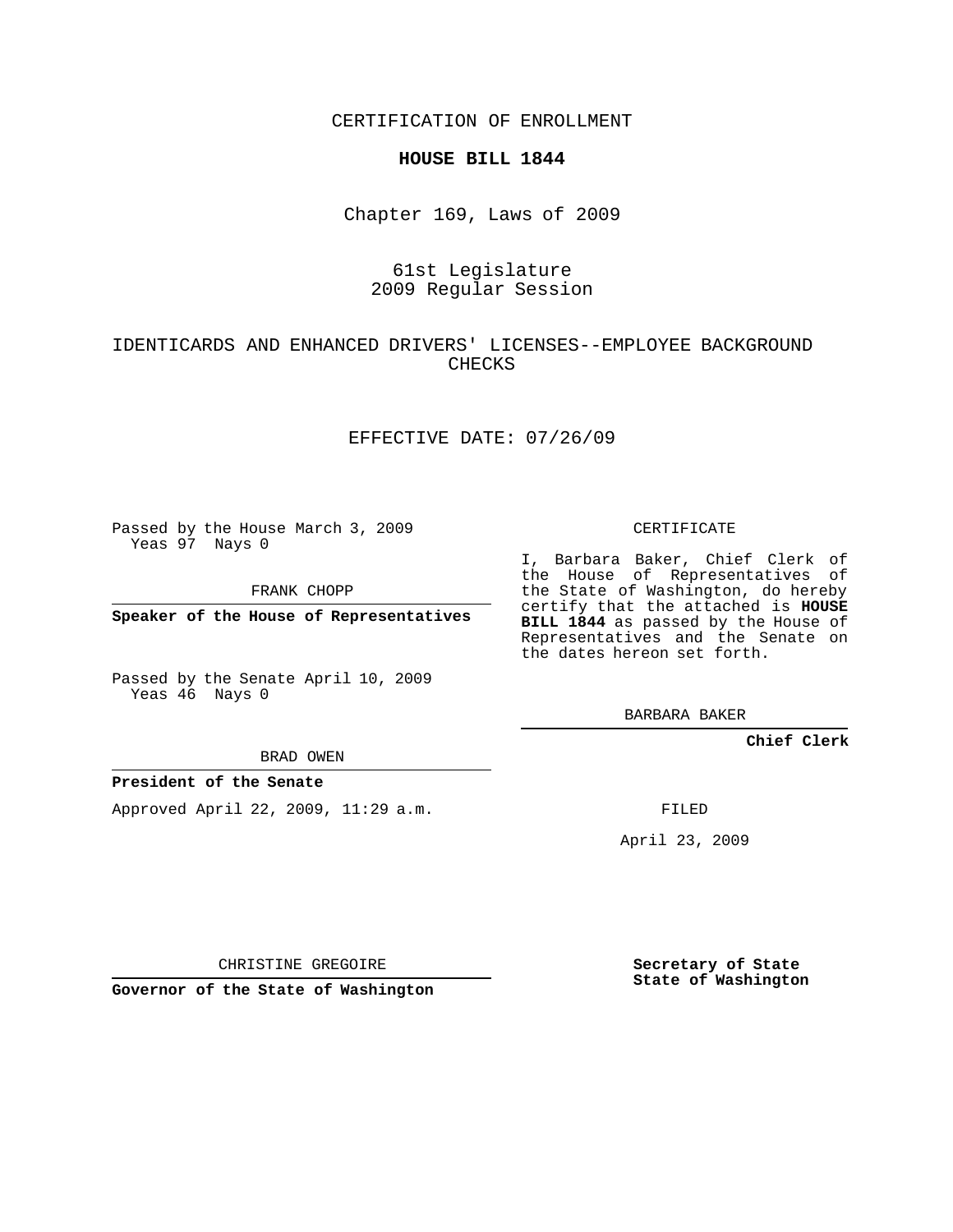# **HOUSE BILL 1844** \_\_\_\_\_\_\_\_\_\_\_\_\_\_\_\_\_\_\_\_\_\_\_\_\_\_\_\_\_\_\_\_\_\_\_\_\_\_\_\_\_\_\_\_\_

\_\_\_\_\_\_\_\_\_\_\_\_\_\_\_\_\_\_\_\_\_\_\_\_\_\_\_\_\_\_\_\_\_\_\_\_\_\_\_\_\_\_\_\_\_

Passed Legislature - 2009 Regular Session

**State of Washington 61st Legislature 2009 Regular Session**

**By** Representatives Moeller, Ericksen, Finn, Hudgins, Driscoll, Kelley, and Morrell; by request of Department of Licensing

Read first time 01/30/09. Referred to Committee on Transportation.

 1 AN ACT Relating to criminal history record checks of current and 2 prospective department of licensing employees who issue or may issue 3 enhanced drivers' licenses and identicards; and amending RCW 46.01.130.

4 BE IT ENACTED BY THE LEGISLATURE OF THE STATE OF WASHINGTON:

 5 **Sec. 1.** RCW 46.01.130 and 1979 c 158 s 121 are each amended to 6 read as follows:

 (1) The department of licensing shall have the general supervision and control of the issuing of vehicle licenses and vehicle license number plates and shall have the full power to do all things necessary and proper to carry out the provisions of the law relating to the licensing of vehicles; the director shall have the power to appoint and employ deputies, assistants and representatives, and such clerks as may be required from time to time, and to provide for their operation in different parts of the state, and the director shall have the power to 15 appoint the county auditors of the several counties as ((his)) the 16 director's agents for the licensing of vehicles.

17 (2)(a) The director shall investigate the conviction records and 18 pending charges of any current employee of or prospective employee